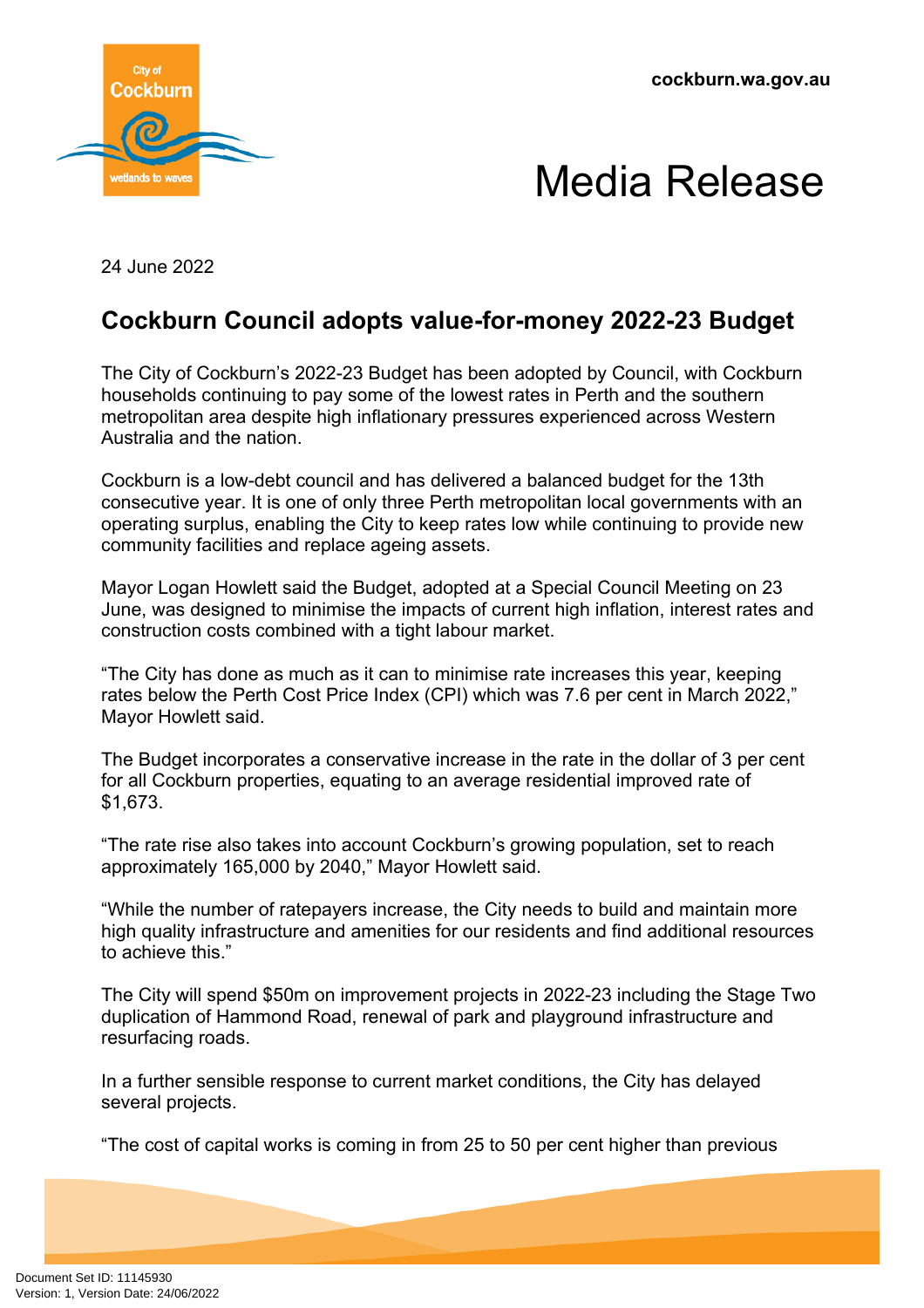



estimates, substantially increasing costs," Mayor Howlett said.

"Delaying or deferring projects until market conditions become more favourable is financially prudent when managing ratepayer-funded projects.

"In 2022-23, the City will donate more than \$1.4m to the community through grants and donations and continue to offer numerous free community events such as the vibrant Coogee Live event and the annual community concert.

"We will continue to maintain our 330 parks, 28 sporting reserves and 214 playgrounds, care for 38,500 park and verge trees, 921km of road, 845km of footpaths and ensure the upkeep of 140 facilities, including the award-winning Cockburn ARC, the amazing new Treeby and Frankland Park sport and community facilities, our expanded Port Coogee Marina and the eco-shark barrier at Coogee Beach.

"We will continue to offer one of the best waste collection services in WA, including six annual trailer passes to Henderson Waste Recovery Park, and CoSafe will continue to offer a responsive safety and security service to our community."

The City has removed the remaining 50 per cent of the COVID-19 concession, in line with State and Commonwealth government removal of other pandemic stimulus programs.

A range of rate payments option are available to ratepayers, including Smart Rates which enable weekly, fortnightly or four-weekly cost-effective direct debit payments. Free financial counselling is available to individuals, families and businesses facing financial difficulties.

Budget highlights:

- Hammond Road duplication Stage 2 \$11.2m
- Road resurfacing and rehabilitation \$2.81m
- Park upgrades & new park infrastructure \$1.32m
- New & upgraded bike and walking paths \$1.21m
- Urban Forrest Plan (shade cover in Cockburn) & streetscapes \$1.1m
- 16 Playground renewals \$492k
- Parking upgrades at Cockburn ARC \$478k
- Resident group projects \$435k